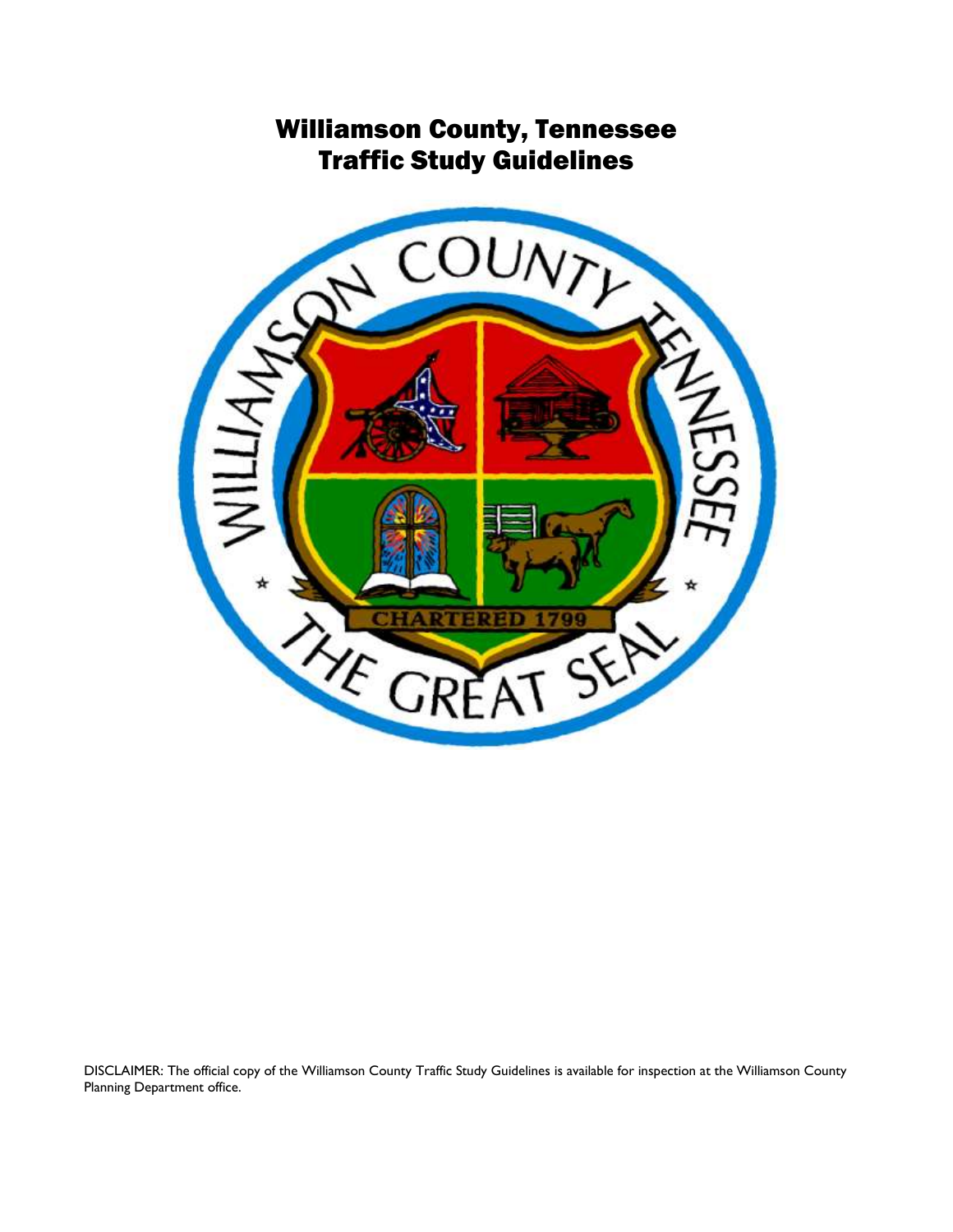### Section 1: General

The objective for a traffic study shall be to maintain acceptable levels of capacity and design for travel as new development occurs within the planning jurisdiction of the Williamson County Government (hereinafter the County).

## Section 2: Applicability

These guidelines are applicable to any development in the unincorporated Williamson County for which a traffic study is required by Article 19: Road Capacity Adjustment of the Zoning Ordinance, as well as to rezoning requests at the discretion of the County.

Traffic study findings and recommendations shall be consistent with the standards and review procedures that are required by Article 17: Access, Off-Street Parking, and Loading Standards.

### Section 3: Level of Service Standards

Within areas where the County Comprehensive Plan provides for new developments, it is the policy of the County that all roadways, intersections, and access points shall be designed so that traffic to and from new developments shall flow at a Level of Service C or better.

### Section 4: Design Standards

County roadway design standards call for all County roadways to comply with current American Association of State Highway and Transportation Officials (AASHTO) design standards for 30 mph roadways. Where posted speed limits are higher than 30 mph, the County may require a county roadway to be designed to meet a higher AASHTO design standard. For state highways, for access points to state highways, and for intersections with state highways, design standards are determined by the Tennessee Department of Transportation (TDOT).

Consistent with relevant AASHTO design standards, County roadways generally provide for 11' or 12' travel lanes with 4' or 6' shoulders. Existing and projected levels of traffic determine whether travel lanes will be required to be 11' or 12' wide, and whether shoulders will be required to be 4'or 6' wide. Cross section standards for state highways are determined by the TDOT.

In accordance with Section 19.05 of the Williamson County Zoning Ordinance, no developer implemented roadway modifications within the right-of-way shall occur unless such modifications are approved by the Highway Superintendent, the Williamson County Highway Commission, or the TDOT, as applicable. Written notice of this approval shall be received by the Community Development Department staff prior to consideration of the development proposal by the Planning Commission.

For developer funded roadway modifications, right-of-way acquisition and/or utility relocations shall be the responsibility of the developer, and at the developer's expense.

### Section 5: Preparer and Reviewer Qualifications

A traffic study for the County shall be conducted by a traffic engineer or transportation planner with demonstrated experience and expertise in Traffic Impact Analysis. Traffic studies shall be reviewed on behalf of the County by a traffic engineering or transportation planning consultant with similar qualifications. As detailed below, the services of the County's traffic study reviewer are payable by the applicant.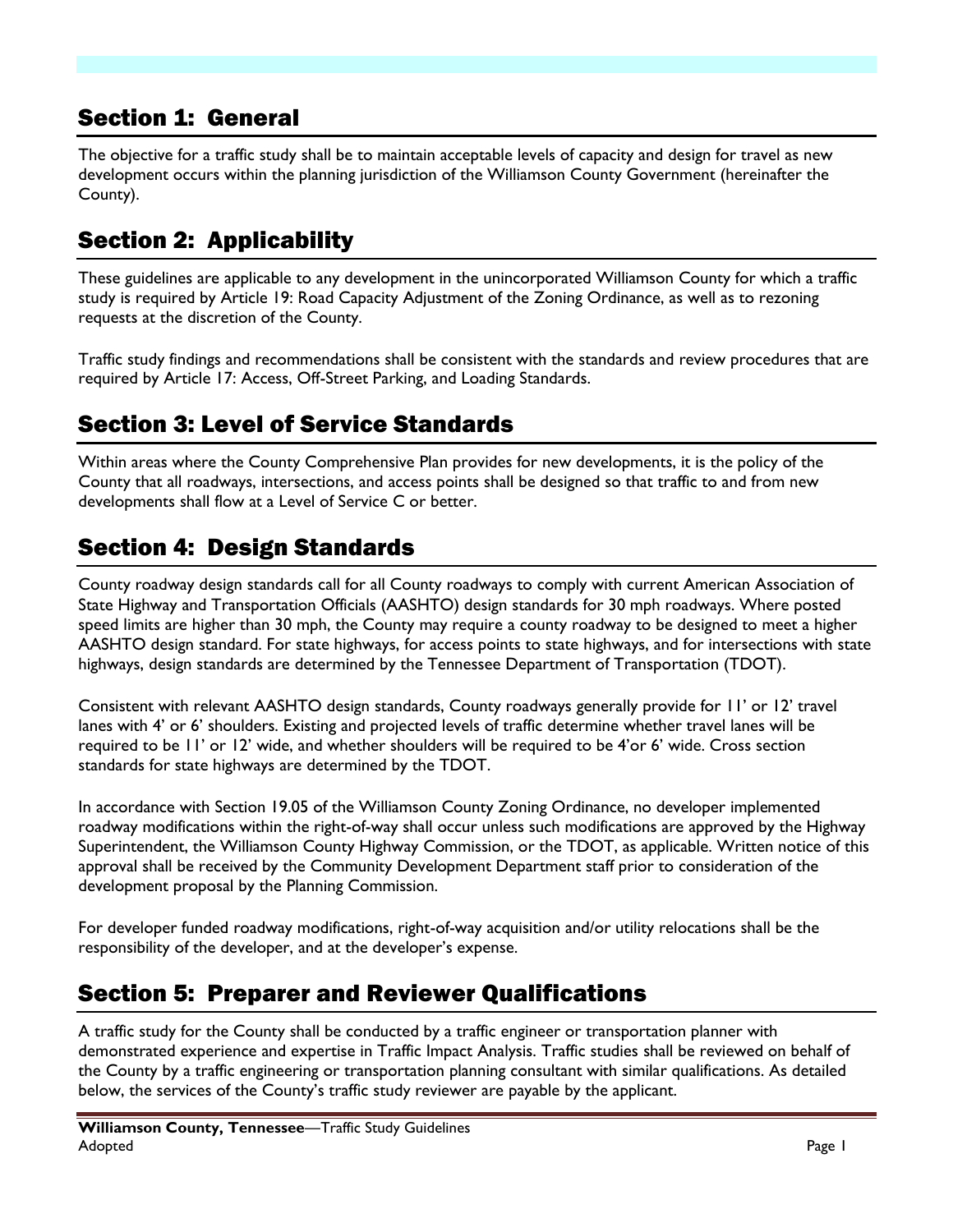### Section 6: Traffic Study Procedures

Prior to the commencement of a traffic study, a pre-study meeting may be scheduled between the applicant and Community Development Department staff, either by teleconference or at the offices of the Community Development Department. The pre-study meeting shall include representatives of the Community Development department staff, the traffic consultant who will review the traffic study on behalf of the County, the applicant, and the applicant's traffic consultant. The purpose of the pre-study meeting will be to review pertinent aspects of the proposed development, to determine the type of traffic study to be conducted, and to finalize the roles, time frames, scope of work, and proposed methodologies for the traffic study. Traffic study methodologies will include, but not be limited to, proposed trip generation rates, adjustments for passby trips and internal trips, trip reduction strategies, and the methodologies to be used for trip distribution and assignment.

The consultant hired by the County shall prepare a cost estimate for the review of the traffic study. Upon the payment of this cost to the County, the County will authorize the applicant to proceed with the traffic study.

Upon the receipt of a traffic study report by the County, the consultant hired by the county shall initiate a sufficiency review. If it is determined that a traffic study has been submitted that is not sufficient in relation to the County's traffic study guidelines as set forth below, then the County may determine the amount of any additional costs payable to the county prior to a further review of the traffic study.

These payments shall be in addition to any other fees or costs that may be required to be paid by the applicant to the County.

In order to expedite a timely review, a traffic study shall be submitted to the County not less than two (2) weeks prior to the agenda deadline for the Planning Commission meeting at which the proposed new development is to be initially considered. A sufficiency determination will be issued to the applicant on or before the agenda deadline. If the traffic study is determined to be insufficient in relation to these traffic study guidelines, then consideration of the proposed new development may be withheld from the Planning Commission agenda.

Traffic studies for developments proposed to be located within municipal growth areas shall be submitted by the County to affected municipal or regional Planning Commissions for their review and comment, in accordance with established procedures for intergovernmental planning commission review. Prior to taking any formal action regarding these studies, the County will review pertinent comments that are received under these procedures.

If a traffic study includes recommendations for new or modified access points to state highways, significant modifications to existing state highways, or new state highway or transportation facilities, the applicant shall demonstrate that the TDOT has reviewed these recommendations and is in agreement with them.

A traffic study shall closely correspond with the site plan that is submitted for the approval of the proposed new development.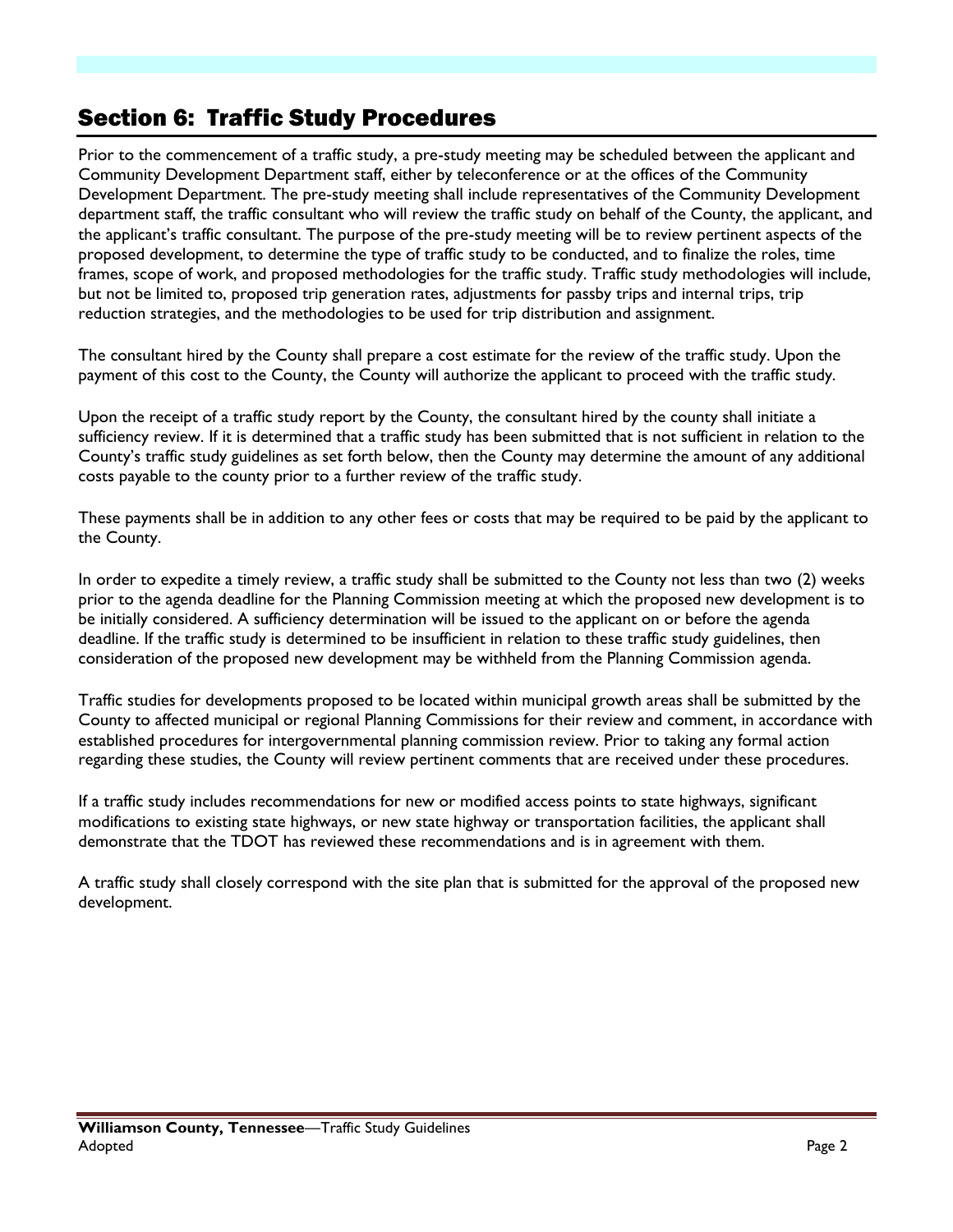## Section 7: Thresholds for County Traffic Studies

#### (A) INTRODUCTION

- (1) The applicant shall review the County's Official Traffic Shed Map; Table 19.05-2: Arterial Traffic Shed Capacities; Table 19.05-3: Collector Traffic Shed Capacities; and Table 19.05-4 Trip Generation Table; in order to determine:
	- a) the number of trips likely to be generated by the proposed development in the p.m. peak hour; and
	- **b)** the capacity classifications and corresponding LOS C service volumes for the designated arterial and collector roadways that will provide access to the proposed development.
- (2) No traffic study or highway capacity adjustment shall be required if it is determined that the number of trips likely to be generated by a proposed new development would not add more than one percent of the LOS C service volume of any of the designated arterial and collector roadway(s) that will provide access to the proposed development.
	- **a)** A Traffic Access Analysis (TAA) shall be prepared for developments that are within municipal growth areas (MGA-H) or Suburban Infill and Conversation (SIC) areas, and that would potentially generate fewer than 50 p.m. peak hour trips.
	- **b)** A Traffic Shed Analysis (TSA) shall be prepared for developments that are not within MGA, MGA-H or SIC areas and that would potentially generate fewer than 50 p.m. peak hour trips, in accordance with Article 19: Road Capacity Adjustment of the Williamson County Zoning Ordinance.
	- c) A Traffic Impact Analysis (TIA) shall be prepared for developments that would potentially generate between 50 and 400 p.m. peak hour trips, either within or not within MGA, MCA-H or SIC areas.
	- d) A Traffic Impact Study (TIS) shall be prepared for all developments that would potentially generate 400 or more p.m. peak hour trips, either within or not within MGA, MGA-H or SIC areas. The county also has the option to allow or require a Traffic Impact Study to be prepared for a proposed new development that would potentially generate fewer than 400 p.m. peak hour trips.
	- e) A Rezoning Analysis (RA) shall be prepared at the discretion of the County, without regard to the number of potential p.m. peak hour trips that may be generated by a proposed new development.

#### (B) TABLE 1: TRAFFIC STUDY THRESHOLDS

Table 1: Traffic Study Thresholds shows the thresholds for the traffic study types that are described above.

| <b>TABLE 1: TRAFFIC STUDY THRESHOLDS</b> |                                                       |                                    |  |  |  |  |
|------------------------------------------|-------------------------------------------------------|------------------------------------|--|--|--|--|
|                                          | <b>Traffic Study Type</b>                             |                                    |  |  |  |  |
| Threshold, in p.m. peak hour             | Within a Municipal Growth Area or Suburban Infill and |                                    |  |  |  |  |
| trips                                    | <b>Conservation Area?</b>                             |                                    |  |  |  |  |
|                                          | Yes                                                   | No                                 |  |  |  |  |
| $50$                                     | Traffic Access Analysis (TAA)                         | <b>Traffic Shed Analysis (TSA)</b> |  |  |  |  |
| $50 - 400$                               | Traffic Impact Anaylsis (TIA)                         |                                    |  |  |  |  |
| $>400$ , OR*                             | Traffic Impact Study (TIS)                            |                                    |  |  |  |  |
| $^\ast$                                  | Rezoning Anaylsis (RA)                                |                                    |  |  |  |  |
| * at the discretion of the County        |                                                       |                                    |  |  |  |  |

#### **Williamson County, Tennessee**—Traffic Study Guidelines Adopted Page 3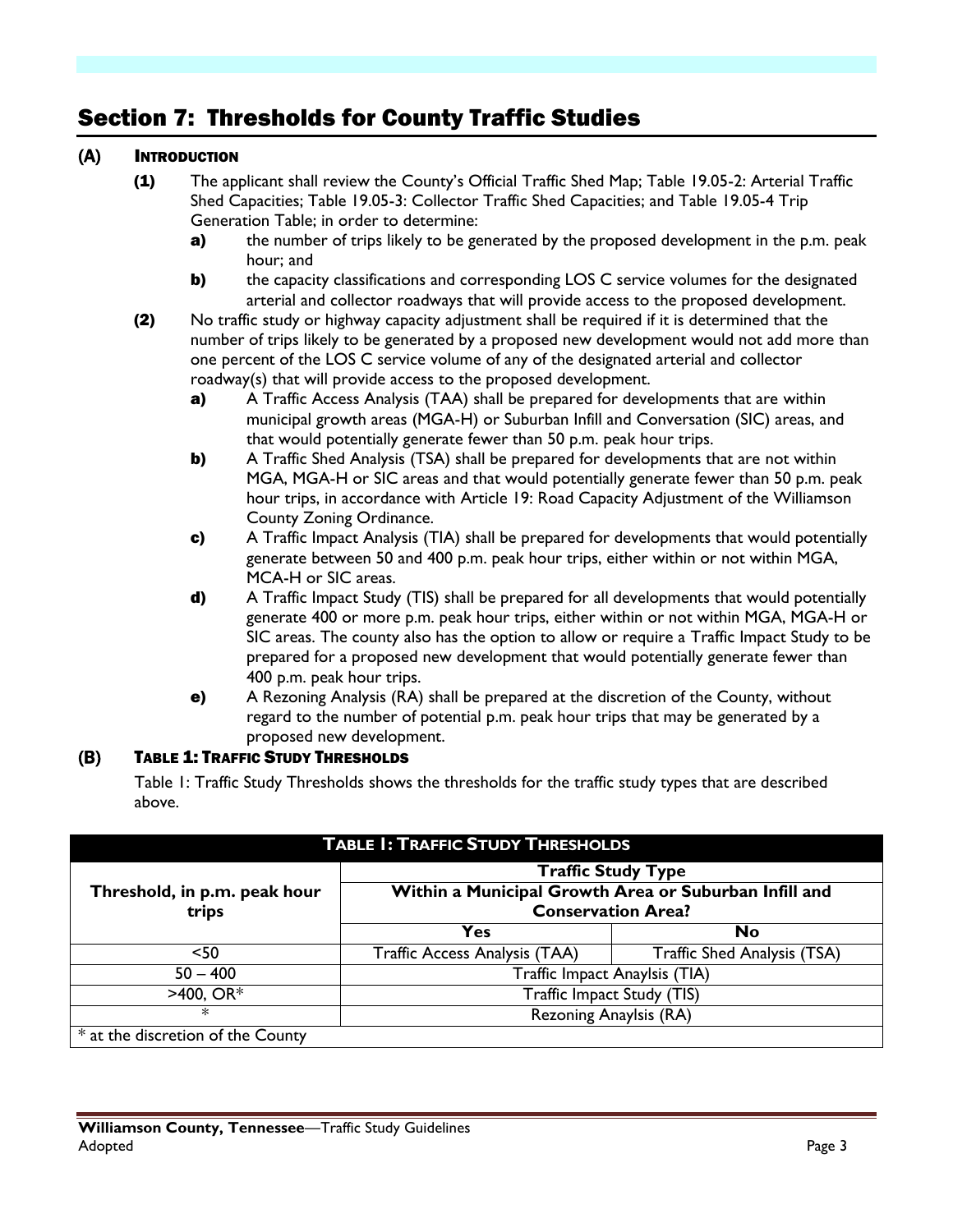## Section 8: Traffic Study Elements

#### (A) INTRODUCTION

All traffic studies shall include a general description of the proposed new development, including a vicinity map and a site map, as well as a brief narrative, to show:

- (1) the location of the proposed development;
- (2) the number and location(s) of proposed access point(s);
- (3) the traffic shed(s) where the development would be located;
- (4) whether or not the development is within a municipal growth area;
- (5) the existing use of the land proposed for development;
- (6) existing land uses and development trends in the area;
- (7) transportation facilities that will provide access to the development, noting the official route numbers of any state highways;
- (8) existing traffic levels; and
- (9) factors affecting future traffic.

#### (B) ELEMENTS OF A TRAFFIC ACCESS ANALYSIS (TAA)

- (1) When a proposed new development within a municipal growth area or suburban infill and conservation area would potentially generate up to 50 p.m. peak hour trips, a Traffic Access Analysis shall be conducted.
- (2) For a Traffic Access Analysis, the study area shall be limited to the roadway segments that provide direct access to the proposed new development.
- (3) Depending on the scale and location of the proposed new development, and subject to county approval, existing available traffic counts may be utilized in lieu of new traffic counts.
- (4) Trip generation forecasts, determination of the buildout year, and the determinations of background traffic, shall generally follow the relevant procedures that are to be used in preparing a Traffic Impact Study, as shown below.
- (5) The Traffic Access Analysis shall address the proposed number and type of dwelling units, and/or if applicable, the land use and square footage for each proposed nonresidential use within the new development.
- (6) For the a.m. and p.m. peak hours, directional assignments of inbound and outbound site generated traffic shall be determined for each proposed access point.
- (7) For roadway segments within the study area that are shown on the Official Traffic Shed Map, refer to Table 19.05-1: Vehicular Traffic Service Volumes (Two-Way Peak Hour Trips) of the Williamson County Zoning Ordinance, to determine the levels of service for existing, background, and combined background and site generated traffic in the a.m. peak hour and the p.m. peak hour.
- (8) For roadway segments within the study area that are not shown on the Official Traffic Shed Map, a roadway level of service analysis shall be conducted, utilizing the appropriate methodology(ies) that are documented in the latest edition of the Highway Capacity Manual (HCM). For capacity analyses of two lane roadways within the study area, the preferred methodology shall be the "Two Lane Highways" methodology documented in the HCM.
- (9) For existing, background, or combined background and site generated traffic, the study shall note any roadways in the study area where levels of service may be deficient in relation to the Level of Service standards that are noted above.
- (10) If there is a potential for the correction of any identified level of service deficiencies, then recommendation(s) for appropriate mitigation measures may be included in the Traffic Access Analysis Report.
- (11) For Traffic Access Analyses, mitigation recommendations shall be follow the procedures described below for Traffic Impact Studies.
- (12) Recommendations for mitigation measures shall conform with Section 19:05: Roadway Capacity Modification Options of the County zoning ordinance.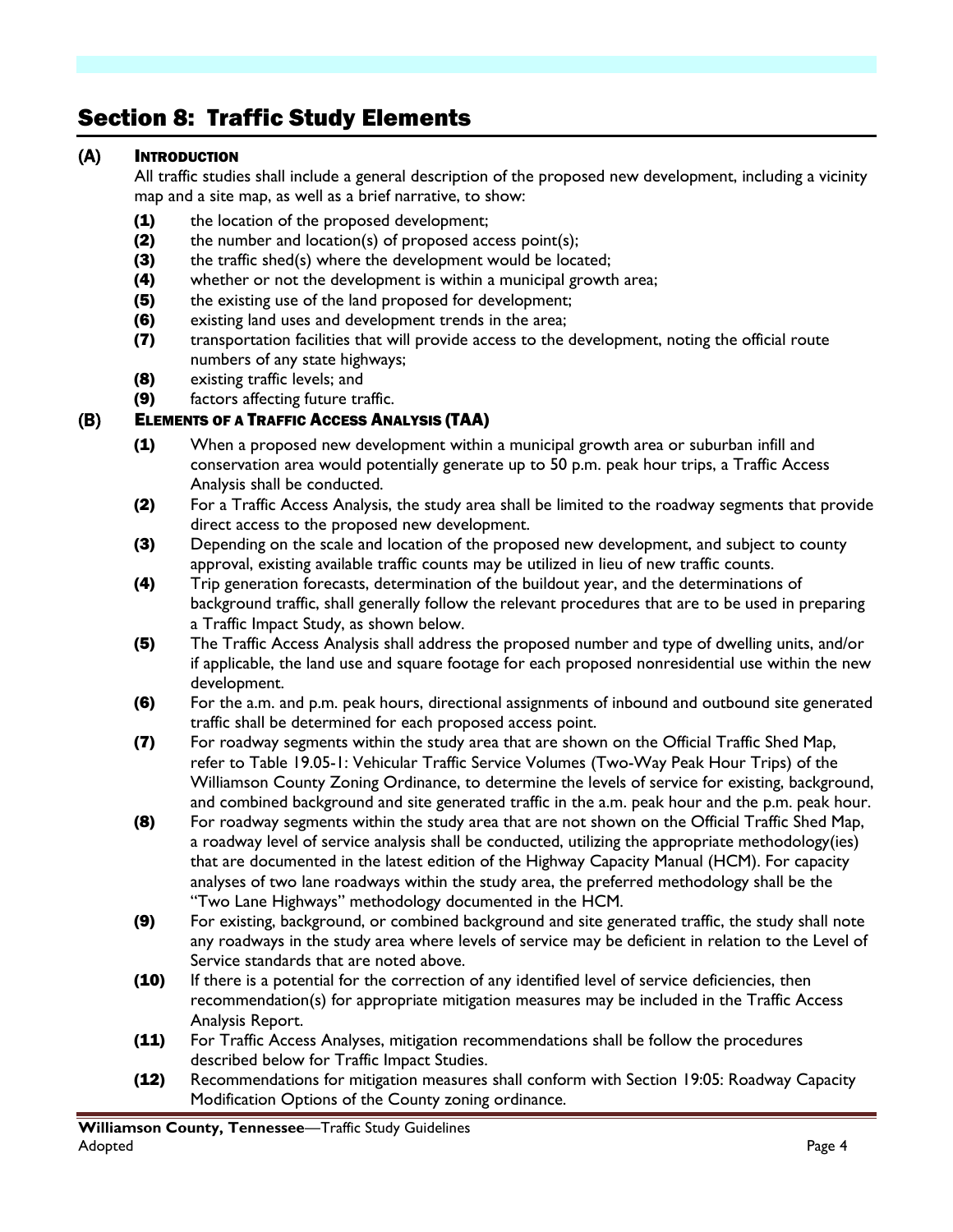- (13) If a recommended mitigation measure involves a state highway, then the design for the recommended modification shall be subject to the review and approval of the Tennessee Department of Transportation (TDOT).
- (14) The Traffic Access Analysis report shall include maps and tables that show the location of the proposed new development; traffic shed boundaries in the vicinity; trip generation by land use type; and existing, background, and combined background and site generated traffic at access points and on roadways within the study area.
- (15) The Traffic Access Analysis report shall also include relevant analysis worksheets, and may also include buildout year documentation and copies of cost estimates for comparable roadway modification projects.
- (16) The recommended elements for a typical Traffic Access Analysis are generally noted in Table 2: Traffic Study Elements (see Page 12).

### (C) ELEMENTS OF A TRAFFIC IMPACT ANALYSIS (TIA)

When a proposed new development would potentially generate between 50 and 400 p.m. peak hour trips, a Traffic Impact Analysis shall be conducted.

#### (1) Study Area

- a) For proposed developments that would potentially generate between 50 and 400 p.m. peak hour trips and that are located wholly or partly within a MGA, MGA-H or Suburban Infill and Conservation (SIC) area, the study area for a Traffic Impact Analysis shall include proposed access points, the major intersections that are closest to each proposed access point, and the roadway segments that are located between each access point and the major intersections that have been identified.
- b) For other proposed developments that would potentially generate between 50 and 400 p.m. peak hour trips, the study area shall include the traffic shed(s) where the proposed development would be located.

#### (2) Study Elements

For proposed developments that would potentially generate between 50 and 400 p.m. peak hour trips and that are located wholly or partly within an MGA, MGA-H or SIC area, a Traffic Impact Analysis shall include:

- a) Determination of the buildout year and background traffic estimates;
- **b)** Trip generation forecasts;
- c) A.M. and P.M. peak hour turning movement counts at proposed access points and at major intersections within the study area;
- d) Distribution and assignment of site generated traffic;
- e) A.M. and P.M. peak hour intersection capacity analyses of background traffic and of background and site generated traffic - for each proposed access point and for major intersections within the study area;
- f) At access points and at major intersections within the study area, the identification of potential A.M. and P.M. peak hour level of service deficiencies;
- g) A review of existing sight distances, roadway alignments and roadway cross sections within the study area;
- h) The identification of potential intersection or roadway design deficiencies; and
- i) Recommendations for the mitigation of intersection capacity deficiencies and intersection and roadway design deficiencies.

Each of the above steps shall follow a methodology that is generally consistent with the corresponding methodology shown below for Traffic Impact Studies.

For other proposed developments that would potentially generate between 50 and 400 p.m. peak hour trips, a traffic shed analysis shall be conducted in accordance with Article 19: Road Capacity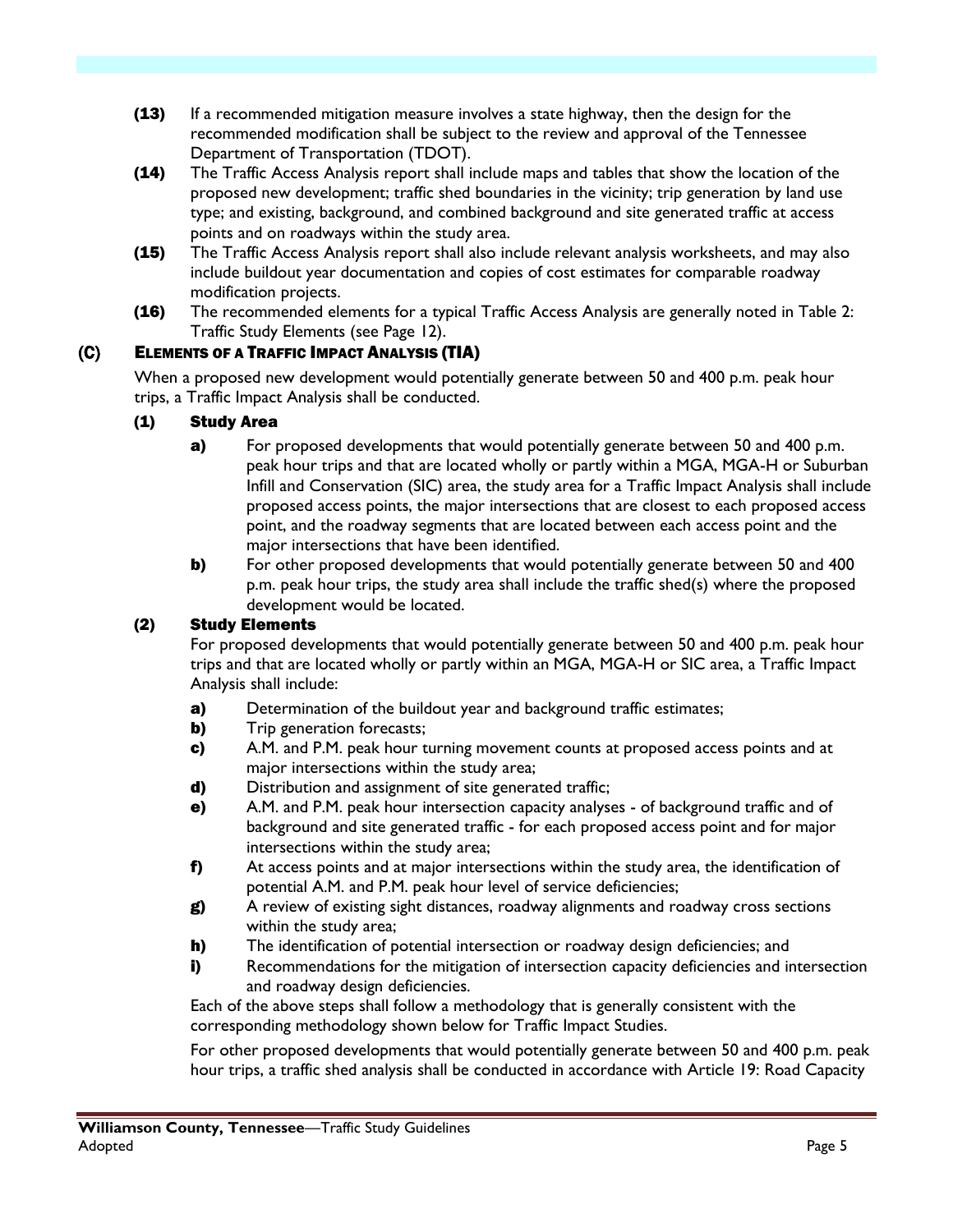Adjustment of the County Zoning Ordinance. Significant findings from the traffic shed analysis shall be included in the Traffic Impact Analysis report.

#### (3) Warrant Analyses

a) For all proposed developments that would potentially generate between 50 and 400 p.m. peak hour trips, warrant analyses shall be conducted in accordance with the procedures described below for Traffic Impact Studies.

#### (4) Mitigation and Phasing

- **a)** Procedures for the analysis of mitigation and phasing shall be in accordance with the applicable procedures described below for Traffic Impact Studies.
- **b)** Recommendations for modifications to access points, intersections, or roadways, shall be in accordance with Section 19:05: Roadway Capacity Modification Options of the County zoning ordinance; and
- c) If any recommended modification involves a state highway, then the design for recommended modification shall be subject to the review and approval of the TDOT.

### (D) TRAFFIC IMPACT ANALYSIS REPORT

- (1) The Traffic Impact Analysis report shall include a site plan and a location map for the proposed development, as well as tables showing trip generation by land use type.
- (2) For proposed developments that would potentially generate between 50 and 400 p.m. peak hour trips and that are located wholly or partly within a MGA, MGA-H or Suburban Infill and Conservation (SIC) area, the Traffic Impact Analysis report shall also include:
	- a) Schematic diagrams showing existing, background, site traffic distribution and assignment, and combined traffic, for all major intersections and roadways within the study area; and
	- **b)** The results of all capacity, warrant, and design analyses.
- (3) For other proposed developments that would potentially generate between 50 and 400 p.m. peak hour trips, the Traffic Impact Analysis shall include significant findings and recommendations from the Traffic Shed Analysis conducted pursuant to Article 19: Road Capacity Adjustment.
- (4) For all proposed developments that would potentially generate between 50 and 400 p.m. peak hour trips, the Traffic Impact Analysis report shall also include:
	- a) Significant findings from the Traffic Impact Analysis;
	- **b)** Recommendations with respect to mitigation, phasing, and right of way analyses; and
	- c) A determination that recommended transportation modifications are consistent with relevant adopted local major thoroughfare plans or regional long range transportation plans.
- **(5)** For any recommended modifications that involve state highways, the Traffic Impact Analysis Report shall also include documentation of coordination activities with appropriate representatives of the TDOT, as well as any findings or recommendations by TDOT officials regarding recommended roadway modifications.
- (6) An appendix to the Traffic Impact Analysis report shall include relevant analysis worksheets. As determined at the pre-study meeting, the appendix may also include buildout year documentation and copies of cost estimates for comparable projects.
- (7) The recommended elements for a typical Traffic Impact Analysis are generally noted in Table 2 below.

#### (E) ELEMENTS OF A TRAFFIC IMPACT STUDY (TIS)

As provided in *Article 19: Road Capacity Adjustment*, a Traffic Impact Study shall be conducted when a proposed new development would potentially generate 400 or more p.m. peak hour trips. As also further provided in *Article 19*, the County also has the option to allow or require a Traffic Impact Study to be conducted for a proposed new development that would potentially generate fewer than 400 p.m. peak hour trips.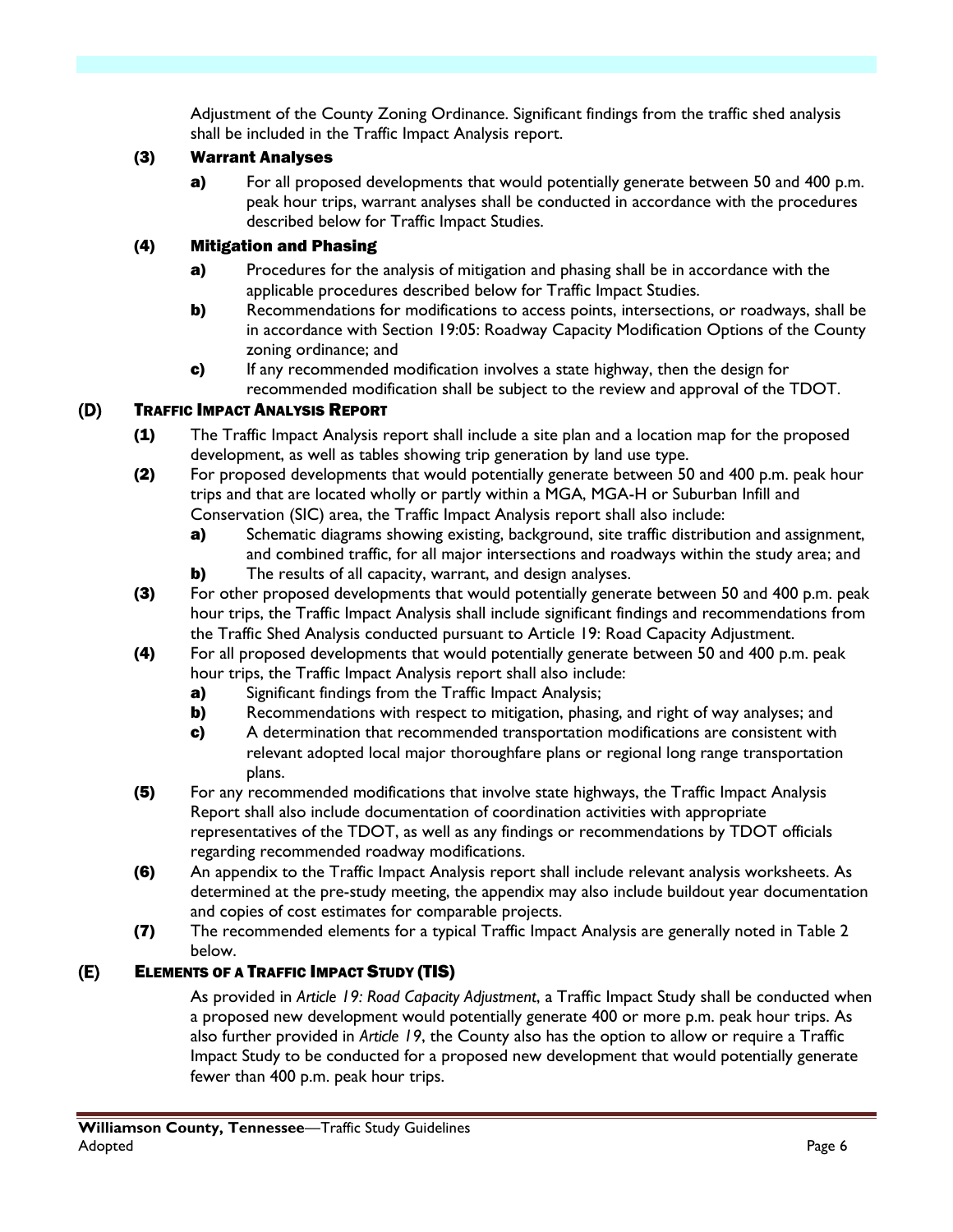A Traffic Impact Study shall be conducted in accordance with the procedures documented in Article 19 C of the County Zoning Ordinance.

In addition to determining whether or not sufficient traffic capacity is either available or can be provided cost effectively, a Traffic Impact Study shall also address the design of the local roadway network in relation to the scale of a proposed new development.

#### (1) Study Area

a) The study area for a Traffic Impact Study shall be determined at the pre-study meeting. At a minimum, the study area for a Traffic Impact Study shall include all of the major intersections and arterial and collector roadways whose levels of service may change due to traffic to or from the proposed new development; as well as the major intersections and arterial and collector roadways that are located between the proposed new development and the nearest major freeway interchange; whichever is more inclusive.

### (2) Existing Traffic Counts

- **a)** To determine existing traffic, hourly turning movement counts shall be conducted at each of the major intersections that have been identified within the study area at the pre-study meeting. The specific hours for turning movement traffic counts will be determined at the pre-study meeting;
- **b)** In addition, 24-hour automatic traffic counts shall be conducted at critical locations along arterial and collector roadways within the study area. The specific days and locations for automatic traffic counts will be determined at the pre-study meeting; and
- c) Within the study area, a Traffic Impact Study shall also document existing available TDOT traffic counts, along with any existing available municipal traffic counts.

#### (3) Buildout Year Determination

a) Determination of the buildout year shall be based on documented market absorption rates in the area of the proposed new development.

#### (4) Background Traffic Estimates

- a) Existing traffic counts shall be converted into background traffic estimates in two steps:
	- Step 1-Growth rates applied to existing traffic counts shall be consistent with growth rates at TDOT traffic count stations located within the study area, OR growth rates shall be based on an interpolation of existing traffic counts and available traffic forecasts documented in either an existing adopted major thoroughfare plan or the current Nashville Area Metropolitan Planning Organization (NAMPO) long range transportation plan.
	- Step 2-If there are any approved developments that have not been completely built out and that would potentially add a significant amount of traffic to any intersections or roadways within the study area, traffic to and from these developments shall be included in the background traffic estimates that are to be used for a Traffic Impact Study.

At the pre-study meeting, specific procedures will be determined for converting existing traffic counts into background traffic estimates.

#### (5) Trip Generation

Typically, trip generation forecasts shall be developed for both the a.m. peak hour and the p.m. peak hour. The specific peak hours for analysis will be reviewed at the pre-study meeting.

Preferably, these forecasts shall be derived from the trip generation rates or equations that are documented in the latest (8<sup>th</sup> or later) edition of the ITE Trip Generation Report. The Traffic Impact Study report shall document the specific rates or equations used in the study. If alternative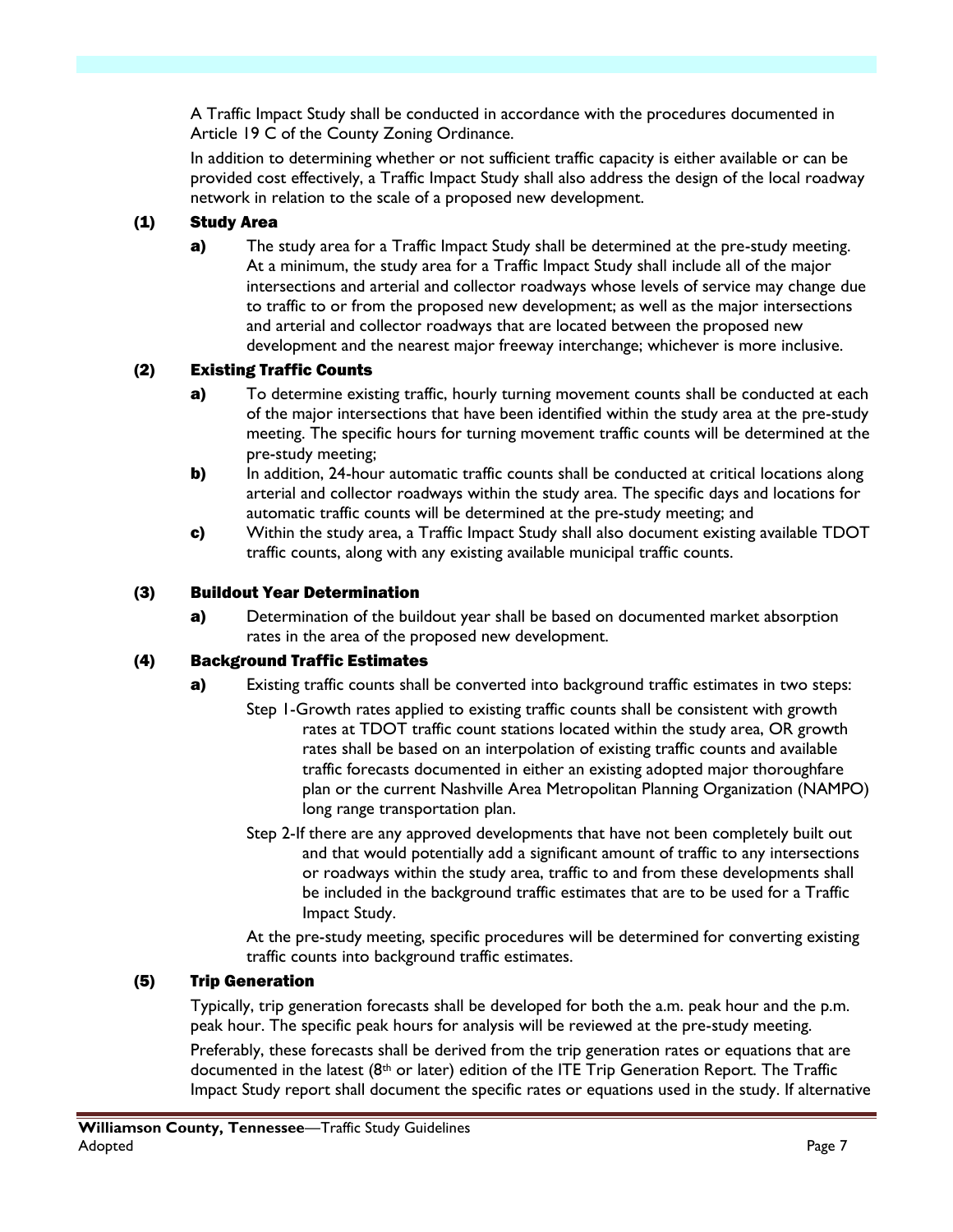rates or equations are used, their use shall be reviewed at the pre-study meeting, and shall also be documented in the Traffic Impact Study report. If an alternative trip generation rate or equation is used, then the Traffic Impact Study report shall include any resulting differences in trip generation forecasts.

#### (6) Adjustments for Passby Trips, Internally Captured Trips, and Proposed Trip Reduction Strategies

- **a)** Subject to authorization on behalf of the County at the pre-study meeting, trip generation forecasts may be adjusted to account for:
	- **i)** Passby trips, i.e. trips to or from a proposed new development that may be drawn from the stream of existing or background traffic; as well as
	- **ii)** Internally captured trips, i.e. trips that may begin and end within the boundaries of a proposed new development; and
	- **iii)** Proposed trip reduction strategies.
- **b)** Adjustments to reflect passby trips, internally captured trips, and/or trip reduction strategies shall be derived from methodologies published by the Institute of Transportation Engineers (ITE), or by another authority recognized by the County, e.g. a state department of transportation or Tennessee Division of Air Pollution Control. If traffic study findings are based on the successful outcome of one or more operational trip reduction strategies, e.g. carsharing, then the study shall also include a management and operations plan that demonstrates the feasibility and effectiveness of the proposed operational trip reduction strategy(ies).

### (7) Trip Distribution and Assignment

Trips to and from a proposed new development shall be assigned to the access points, intersections, and arterial and collector roadways that are included in the study area that has been identified. These assignments shall be derived from an approved systems planning model and network (such as the model and network maintained by the Nashville Area MPO), or from observed traffic patterns within the study area. The methodology to be used for trip distribution and assignment will be addressed at the pre-study meeting.

#### (8) Capacity Analyses

- a) For a background traffic scenario and for a scenario that includes both background and site generated traffic, peak hour capacity analyses shall be conducted for access points, major intersections, and roadways. The capacity analysis methodologies used in the Traffic Impact Study shall be consistent with the methodologies documented in the latest edition of the Highway Capacity Manual (HCM). For capacity analyses of two lane roadways within the study area, the preferred methodology shall be the "Two Lane Highways" methodology documented in the HCM;
- b) If it is determined at the pre-study meeting that provisions for non-highway modes of travel are likely to significantly affect the impact of the proposed development upon access points, intersections, or major roadways within the study area, then, subject to county approval at the pre-study meeting, an alternative methodology may be utilized that would provide for the determination of multimodal levels of service;
- c) The capacity analyses shall address existing or proposed stacking distances in relation to the lengths of existing or proposed turn lanes;
- d) Capacity analyses may reflect committed projects that would affect any of the intersections or roadways in the study area, provided that these projects are likely to be completed prior to the buildout year for the proposed new development. In determining the current status of any funding commitments, the Traffic Impact Study findings shall be based on the most current information that is publicly available; and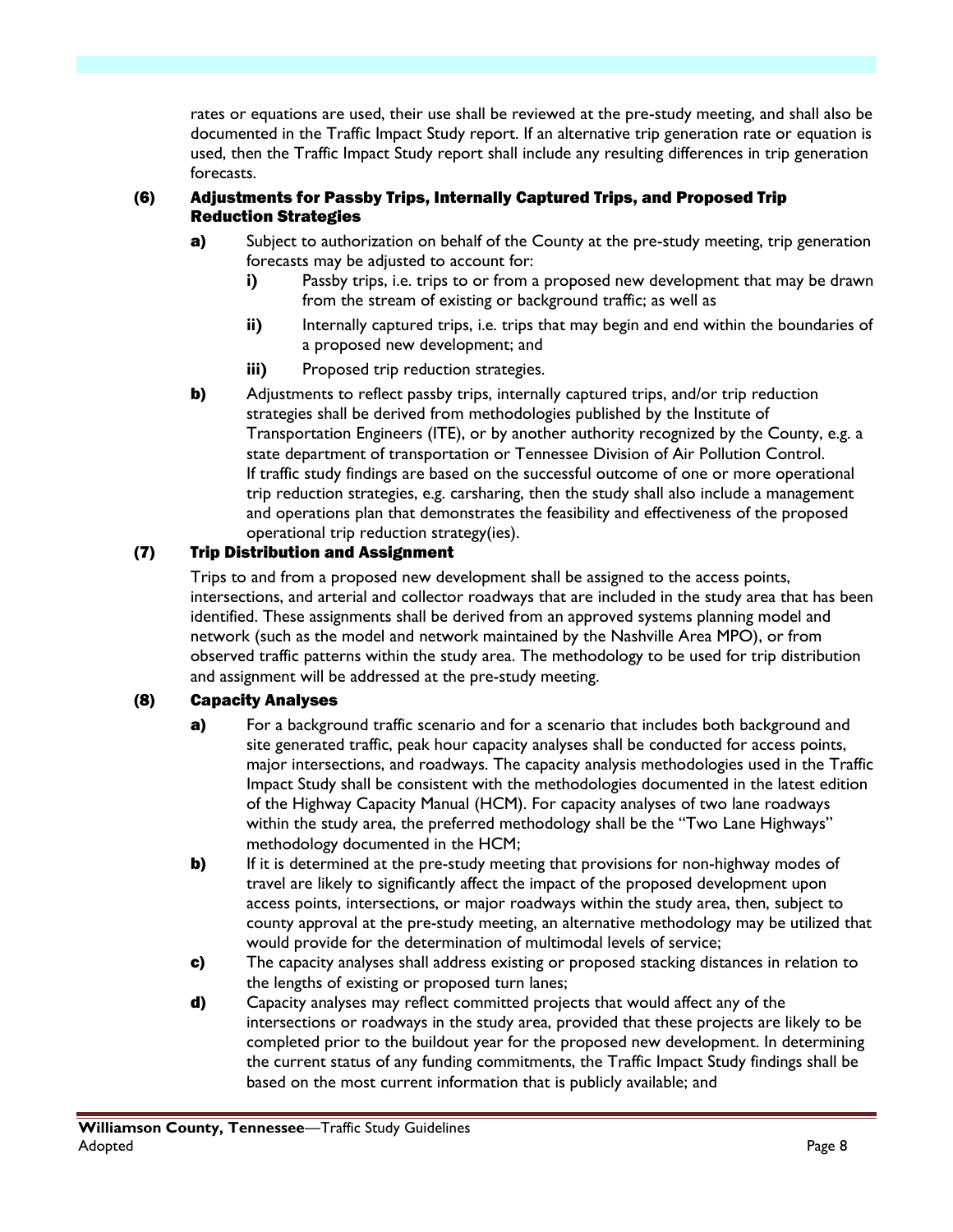e) The Traffic Impact Study report shall include recommendations for any modifications that will be necessary in order to achieve or maintain acceptable levels of service within the Traffic Impact Study area.

#### (9) Warrant Analyses

- a) If any new signal installation is needed in order to provide sufficient capacity at any intersection or site access point, then a signal warrant analysis shall be conducted;
- **b)** A left turn warrant analysis shall be conducted, following the procedures that are documented in NCHRP Report 457: Engineering Study Guide for Evaluating Intersection Improvements;
- c) A survey shall determine either the presence of a paved shoulder that would be sufficient to provide a paved surface for a right turn deceleration lane at the entrance(s) to the proposed development, in accordance with relevant design standards for width, length, and taper;
- d) If a left turn lane is found to be warranted or if a paved shoulder is not sufficient for the provision of a right turn lane deceleration lane at each proposed site entrance as described above then the Traffic Impact Study shall include recommendation(s) for the provision of additional left turn and/or right turn lanes;
- e) Recommendations for turn lanes shall conform to Section 19:05: Roadway Capacity Modification Options of the County Zoning Ordinance; and
- f) If a proposed site entrance is located on a state highway, then the design for proposed turn lanes at site entrances shall be subject to the review and approval of the Tennessee Department of Transportation (TDOT).

#### (10) Design Analysis

- a) In addition to modifications that are intended to provide sufficient capacity on roadways and at access points and intersections within the study area, additional modifications may be needed in order to provide for acceptable sight distances or to mitigate other intersection or roadway design deficiencies;
- b) The design analysis shall include an assessment of sight distances on roadways and at access points and intersections, noting locations within the study area where applicable AASHTO, state, or county sight distance standards are not met under existing or background conditions;
- c) A similar analysis shall be undertaken in order to identify locations within the study area where applicable alignment or cross section standards are not met. At these locations, existing alignments and roadway cross sections, including lane and shoulder widths, shall be documented in the Traffic Impact Study report. Where potential design deficiencies are identified, the Traffic Impact Study report shall include recommendations for appropriate mitigation; and
- d) The design analysis may reflect ongoing or committed modifications to roadways or intersections within the study area, provided that sufficient funds have been programmed or otherwise committed for the completion of these modifications prior to the buildout year. In determining the current status of any funding commitments, the Traffic Impact Study findings shall be based on the most current information that is publicly available.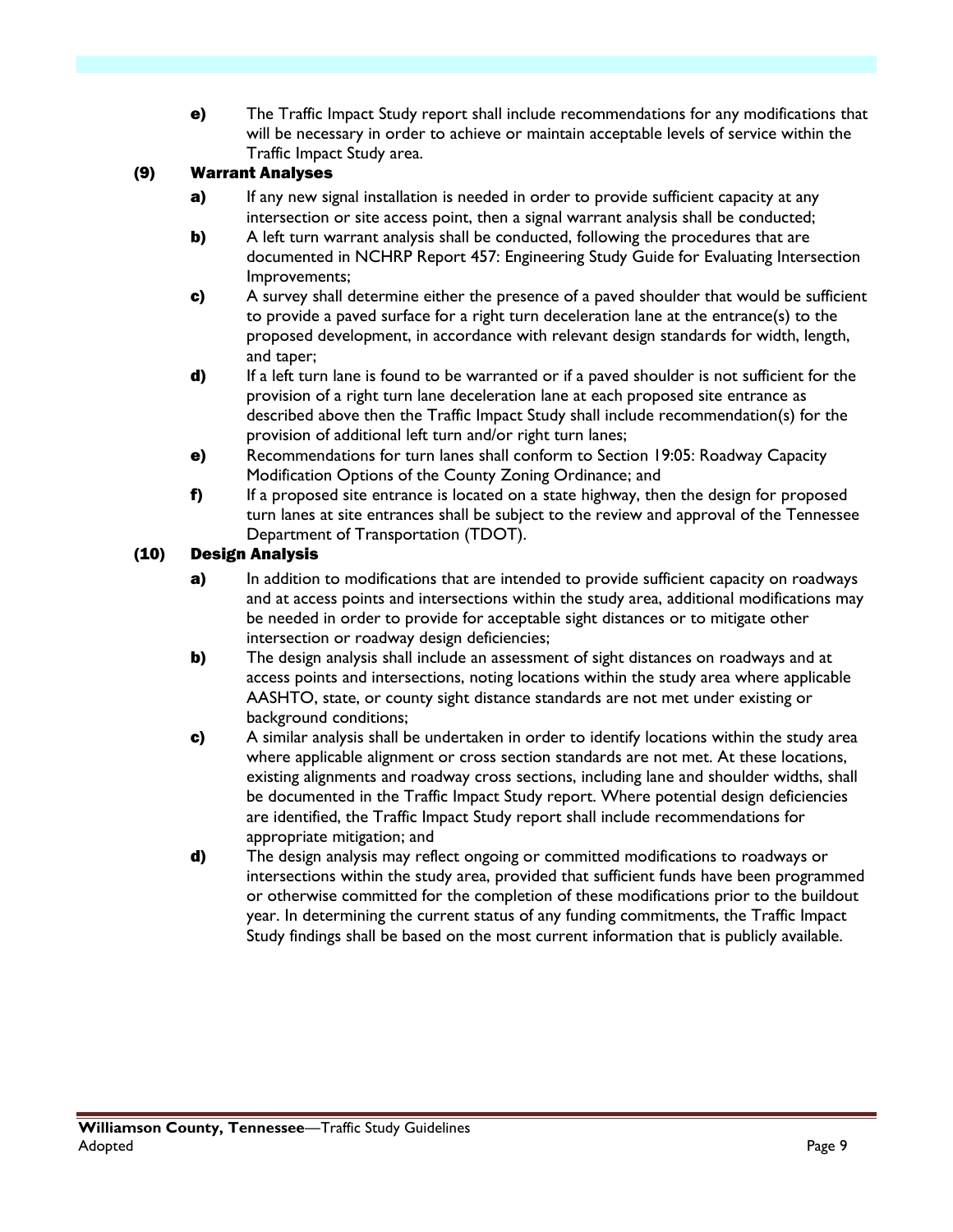#### (11) Right of Way Evaluation

The Traffic Impact Study shall note locations where additional rights of way may need to be acquired in order to correct any identified capacity or design deficiencies. This shall be determined through a review of existing available right of way information pertaining to state and county roadways within the study area.

#### (12) Mitigation

- a) For any capacity deficiencies, recommended new turn lanes, or existing sight distance or other design deficiencies that may be identified, the Traffic Impact Study report shall document mitigation recommendations, including a notation of whether or not additional right of way may need to be acquired in order to implement any of these recommendations;
- b) If any recommended modifications are to be funded by a city, the County, the state, or another private entity, then the study shall address the status of the commitment to fund these modifications. For example, a project may be included in an adopted state budget, or it may be already underway. The study report shall also identify the share of the improvement costs that are proposed to be provided by the developer, either in-kind or through a financial contribution. In determining the current status of any funding commitments, the Traffic Impact Study findings shall be based on the most current information that is publicly available; and
- c) Cost estimates shall be consistent with recent bids for comparable projects in the county, the region, or the state. Documentation of comparable cost estimates shall be submitted in order to demonstrate this consistency. As an alternative, cost estimates may be provided for a comparable project that is included in a currently approved and valid MPO Transportation Improvement Program. Developer-implemented modifications shall be constructed in accordance with the phasing recommendations included in the approved Traffic Impact Study.

#### (13) Phasing

If a Traffic Impact Study report notes that the implementation of a mitigation measure may not be completed at the time of the initial use and occupancy of a proposed new development, then the study report shall include an analysis and recommendation for the phasing of the proposed new development. The Traffic Impact Study report shall demonstrate that the recommended phasing will allow the county's level of service and roadway design standards to be maintained while the proposed new development is underway.

#### (14) Traffic Impact Study Report

- **a)** The Traffic Impact Study report shall include a site plan and a location map for the proposed development, schematic diagrams showing existing, background, site traffic distribution and assignment, and combined traffic, for all major intersections and roadways within the study area;
- b) Trip generation forecasts shall be tabulated in the Traffic Impact Study report by land use type as well as by phase, as applicable;
- c) The results of all capacity, warrant, and design analyses shall be documented and included in the Traffic Impact Study Report. The report shall also include significant findings and recommendations with respect to right of way evaluation, mitigation, and phasing;
- d) The Traffic Impact Study report shall also note whether or not recommended transportation modifications are consistent with relevant adopted local major thoroughfare plans or regional long range transportation plans;
- e) For recommended mitigation measures that involve multimodal options or trip reduction strategies, the Traffic Impact Study report shall include a management and operations plan that demonstrates their feasibility and effectiveness;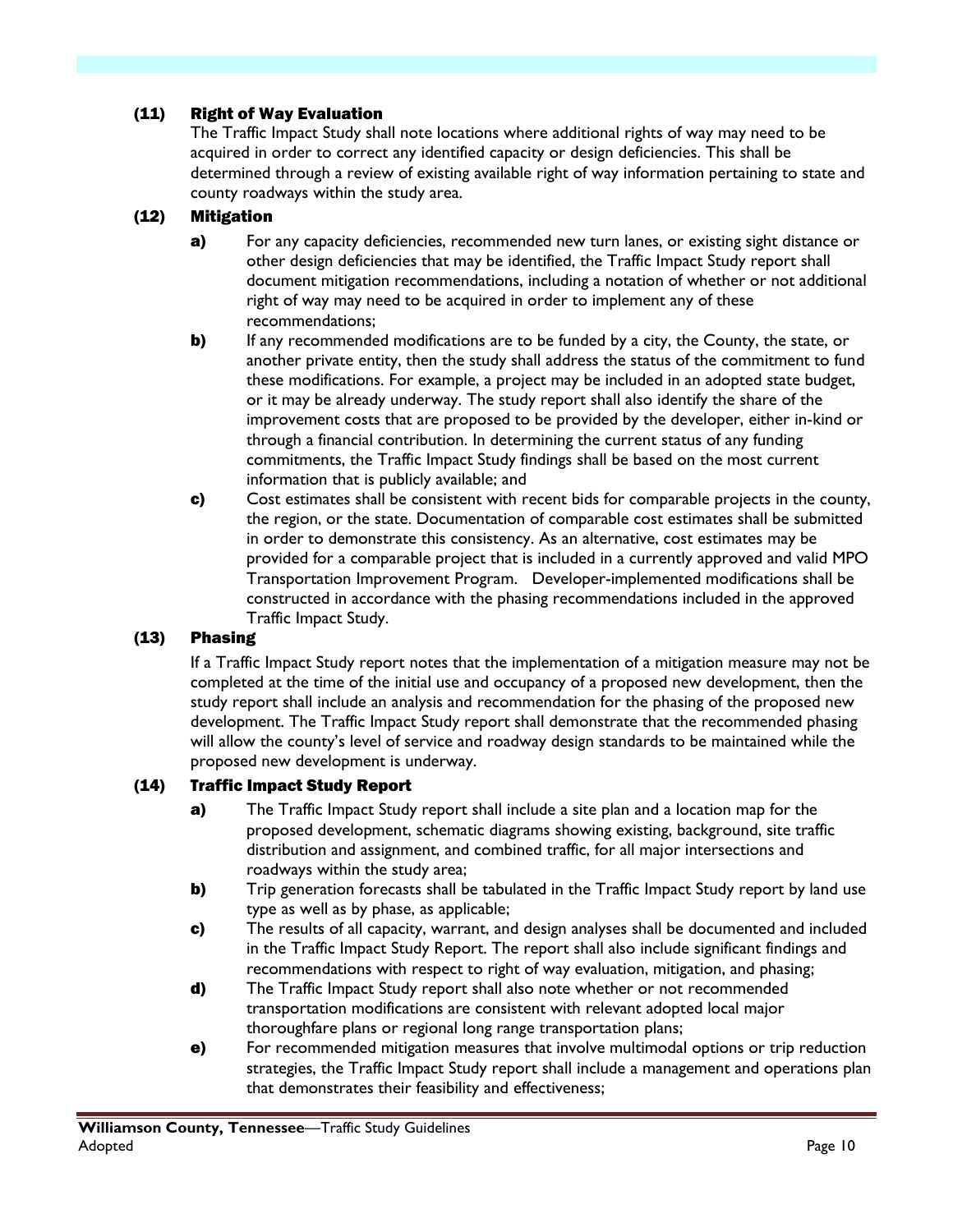- f) For any recommended modifications that involve state facilities, the Traffic Impact Study report shall include documentation of coordination activities with appropriate representatives of the TDOT, as well as any findings or recommendations by TDOT officials regarding these recommended modifications;
- g) The appendix to the Traffic Impact Study report shall include capacity and warrant analysis worksheets. As determined at the pre-study meeting, the appendix may also include buildout year documentation and copies of cost estimates for comparable projects; and
- h) The recommended elements for a typical Traffic Impact Study are generally noted in Table 2 below.

#### (F) ELEMENTS OF A REZONING ANALYSIS (RA)

- a) When a development is proposed that would involve a zoning amendment, the county may require a rezoning analysis to be prepared and submitted under these guidelines. The purpose of a rezoning analysis will be to determine the potential overall traffic impact of the proposed rezoning, including but not limited to the traffic impact of an individual proposed new development;
- b) The study area for a rezoning analysis shall include the entire area that appears likely to be rezoned, including but not limited to the site of the proposed development. The analysis shall address the potential traffic impacts that may result from the rezoning of this entire area, including but not limited to the potential impacts of the proposed development itself;
- c) Depending on the size of the study area in relation to the size of the proposed development itself, then the applicant's share of the total study cost may be determined to be an amount below the total cost of the rezoning analysis; and
- d) The recommended elements for a typical Rezoning Analysis are generally noted in Table 2: Traffic Study Elements in (G) below.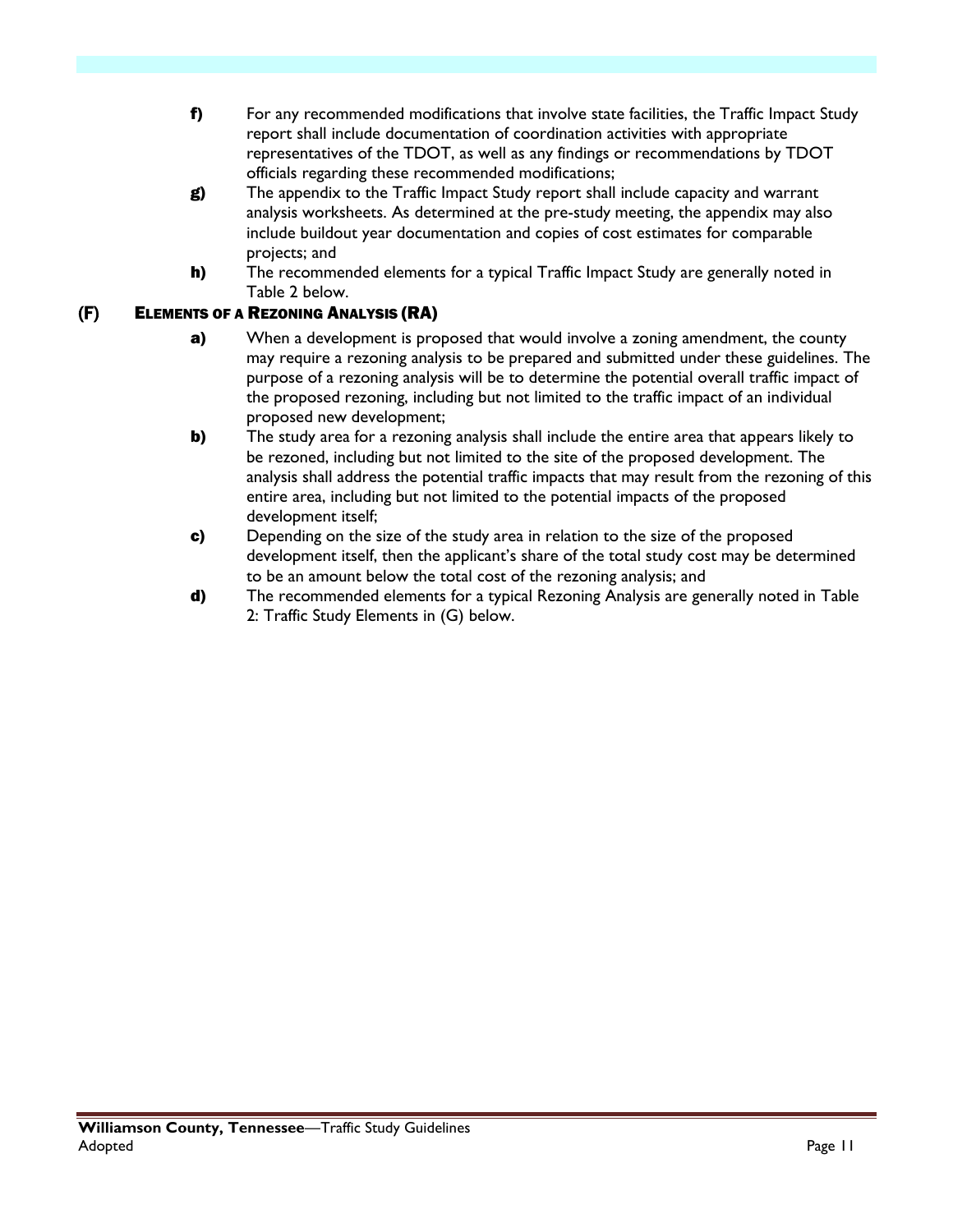### (G) TABLE 2: TRAFFIC STUDY ELEMENTS

| <b>TABLE 2: TRAFFIC STUDY ELEMENTS</b>            |                                                    |                                                  |                                                    |                                                 |                                    |  |  |
|---------------------------------------------------|----------------------------------------------------|--------------------------------------------------|----------------------------------------------------|-------------------------------------------------|------------------------------------|--|--|
| <b>TASK</b>                                       | <b>TRAFFIC</b><br><b>ACCESS</b><br><b>ANALYSIS</b> | <b>TRAFFIC</b><br><b>SHED</b><br><b>ANALYSIS</b> | <b>TRAFFIC</b><br><b>IMPACT</b><br><b>ANALYSIS</b> | <b>TRAFFIC</b><br><b>IMPACT</b><br><b>STUDY</b> | <b>REZONING</b><br><b>ANALYSIS</b> |  |  |
| <b>Pre-Study Meeting</b>                          | X                                                  | Refer to                                         | X                                                  | X                                               | X                                  |  |  |
| <b>Review Thresholds</b>                          | $\overline{\mathsf{x}}$                            | Article 19:                                      | $\overline{\mathsf{x}}$                            | $\overline{\mathsf{X}}$                         |                                    |  |  |
| Introduction                                      | X                                                  | Road                                             | X                                                  | X                                               | X                                  |  |  |
| <b>Study Area Determination</b>                   | $\overline{\mathsf{x}}$                            | Capacity                                         | $\overline{\mathsf{x}}$                            | $\overline{\mathsf{x}}$                         | $\overline{\mathsf{x}}$            |  |  |
| <b>Traffic Counts</b>                             | $\overline{\#}$                                    | Adjustment                                       | $\overline{\mathsf{x}}$                            | X                                               | X                                  |  |  |
| <b>Turning Movement Counts</b>                    |                                                    | Williamson                                       | #                                                  | $\overline{\mathsf{x}}$                         |                                    |  |  |
| <b>Buildout Year Determination</b>                | $\overline{\mathsf{X}}$                            | County                                           | #                                                  | $\overline{\mathsf{x}}$                         | $\overline{\mathsf{X}}$            |  |  |
| <b>Background Traffic Forecast</b>                | X                                                  | Zoning                                           | $\overline{\#}$                                    | X                                               | X                                  |  |  |
| <b>Trip Generation Forecast</b>                   | $\overline{\mathsf{x}}$                            | Ordinance                                        | #                                                  | $\overline{\mathsf{x}}$                         | $\overline{\mathsf{x}}$            |  |  |
| Adjustments for Passby and Internal Trips         |                                                    |                                                  | #                                                  | #                                               |                                    |  |  |
| Adjustments for Trip Reduction Strategies         |                                                    |                                                  | #                                                  | $\overline{\#}$                                 |                                    |  |  |
| Forecast of Background and Site Generated Traffic | $\overline{\mathsf{X}}$                            |                                                  | $\overline{\#}$                                    | #                                               |                                    |  |  |
| Trip Distribution and Assignment                  | X                                                  |                                                  | #                                                  | X                                               | X                                  |  |  |
| Roadway Capacity Analysis                         | $\overline{\mathsf{x}}$                            |                                                  | $\overline{\#}$                                    | $\overline{\mathsf{x}}$                         | $\overline{\mathsf{x}}$            |  |  |
| <b>Intersection Capacity Analysis</b>             |                                                    |                                                  | #                                                  | $\overline{\mathsf{x}}$                         |                                    |  |  |
| <b>Warrant Analysis</b>                           |                                                    |                                                  | $\overline{\#}$                                    | $\overline{\mathsf{x}}$                         |                                    |  |  |
| Design Analysis                                   |                                                    |                                                  |                                                    | $\overline{\mathsf{x}}$                         |                                    |  |  |
| Recommendations for Mitigation and Phasing        | #                                                  |                                                  | #                                                  | X                                               |                                    |  |  |
| Report                                            | $\overline{\mathsf{x}}$                            |                                                  | $\overline{\mathsf{X}}$                            | $\overline{\mathsf{X}}$                         |                                    |  |  |
| Appendix                                          |                                                    |                                                  | #                                                  | X                                               |                                    |  |  |
| $\overline{\mathsf{X}}$<br>Required               |                                                    |                                                  |                                                    |                                                 |                                    |  |  |
| #<br>Refer to text for additional information     |                                                    |                                                  |                                                    |                                                 |                                    |  |  |

 $\sim$